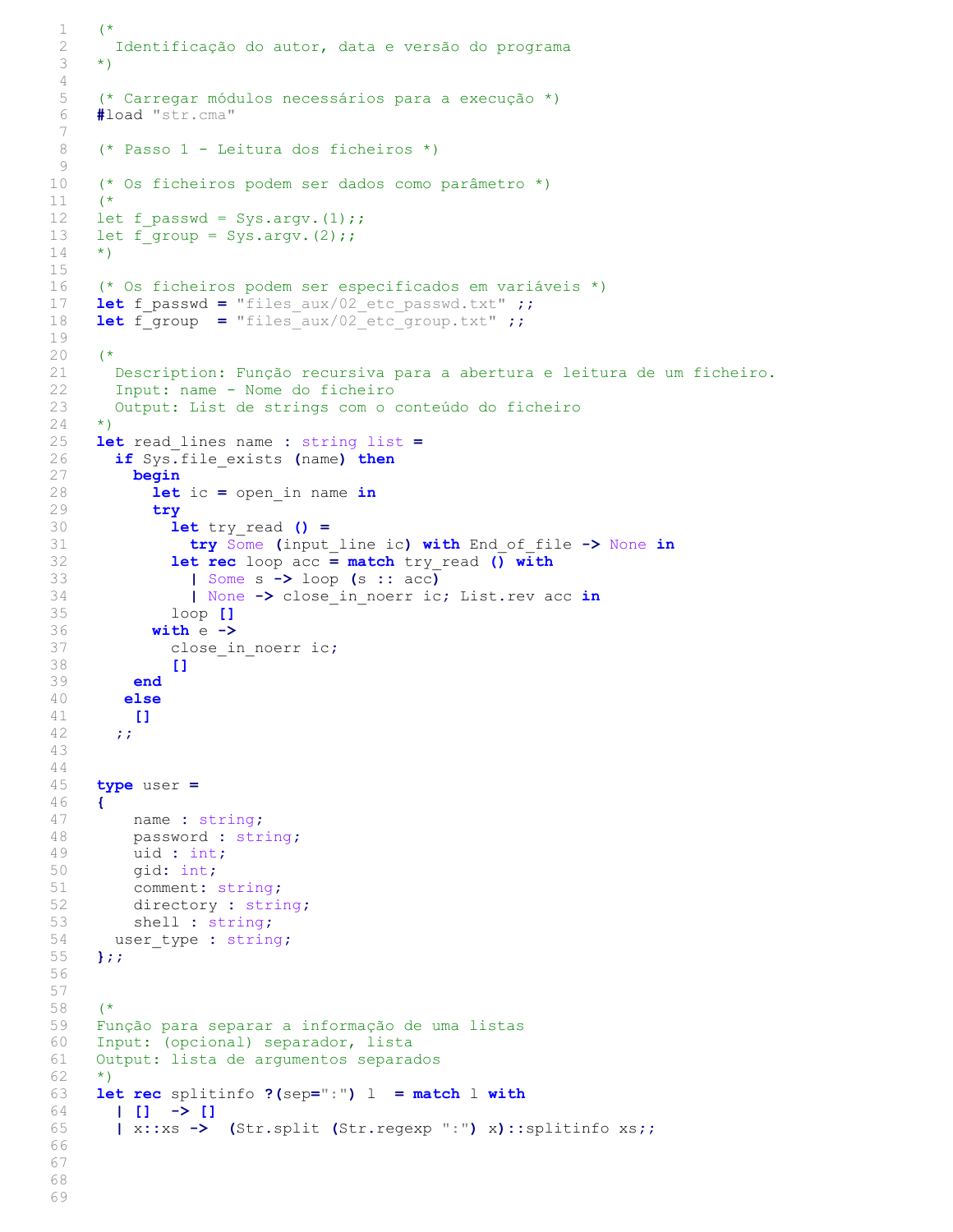```
70 (*
 71 Função de verificação de shells de um utilizador, caso não seja esteja ativa retorna
 72 Input: nome de uma shell<br>73 Output: 1 - Shell activa
       Output: 1 - Shell activa, 0 - Inativa (não tem shell)
 74 *)
 75 let check_has_shell shell:int = 76 match shell with
        match shell with
 77 | "" -> 0
 78 | "/sbin/nologin" -> 0
 79 | "/usr/sbin/nologin" -> 0
 80 | \sqrt{3} \frac{1 \times 5}{100} \sqrt{3} \frac{1}{2} \sqrt{3} \sqrt{3} \sqrt{2} \sqrt{3} \sqrt{2} \sqrt{2} \sqrt{2} \sqrt{2} \sqrt{2} \sqrt{2} \sqrt{2} \sqrt{2} \sqrt{2} \sqrt{2} \sqrt{2} \sqrt{2} \sqrt{2} \sqrt{2} \sqrt{2} \sqrt{2} \sqrt{2} \sqrt{2}81 | "/usr/sbin/false" -> 0
 82 | "/dev/null" -> 0
 83 | ''/\text{bin/false} -> 0
 84 | -> 1;;
 85 
 86 
 87 (*
 88 Função para ir buscar as posicoes do utilizador
 89 Input: lista
 90 Output: user numa estrutura tipo user
 91 *)
 92 let get_user l:user =<br>93 let uid = int of s
 93 let uid = int_of_string (List.nth 1 2) in<br>94 let user type = if uid > 100 then "user"
          let user type = if uid > 100 then "user" else "sys" in
 95 let user name = List.nth l 0 in
 96 {
 97 name = user name;
 98 password = List.nth 1 1;<br>99 uid = uid:
           uid = uid;100 gid = int_of_string (List.nth 1 3);<br>101 comment = List.nth 1 4;
101 comment = List.nth 1\ 4;<br>102 directory = List.nth 1
           directory = List.nth 1\,5;
103 shell = List.nth 1 6;<br>104 user type = user type
           user_type = user_type;
105 };;
106 
107 
108 (*
109 Função para verificar a vulnerabilidade 2
110 Input: User
111 Output: 1 - é root e tem shell
112 0 - não tem shell
113 *)
114 let vuln1 u:int = 115 if u.name = "roo
        if u.name = "root" &c check has shell u.shell = 1 then
116 1
117 else
118 0;;
119 
120 (*
121 Função para verificar a vulnerabilidade 2
122 Input: User
123 Output: 1 - tem o uid a 0 ou i gid a zero
124 0 - não tem, é user com id normal
125 *)<br>126 le
126 let vuln2 u:int =<br>127 if (u.uid = 0 |
          if (u.uid = 0 || u.gid = 0) && u.name <>"root" && u.user type = "user" then
128 1
129 else<br>130 0;
           0;;
131 
132 (*
133 Função de reporting
134 *)
135 let report_statistics list_users list_groups = 136 let risco alto = ref 0 in
136 let risco_alto = ref 0 in<br>137 let risco baixo = ref 0 in
         let risco baixo = ref 0 in
138 let risco medio = ref 0 in
```